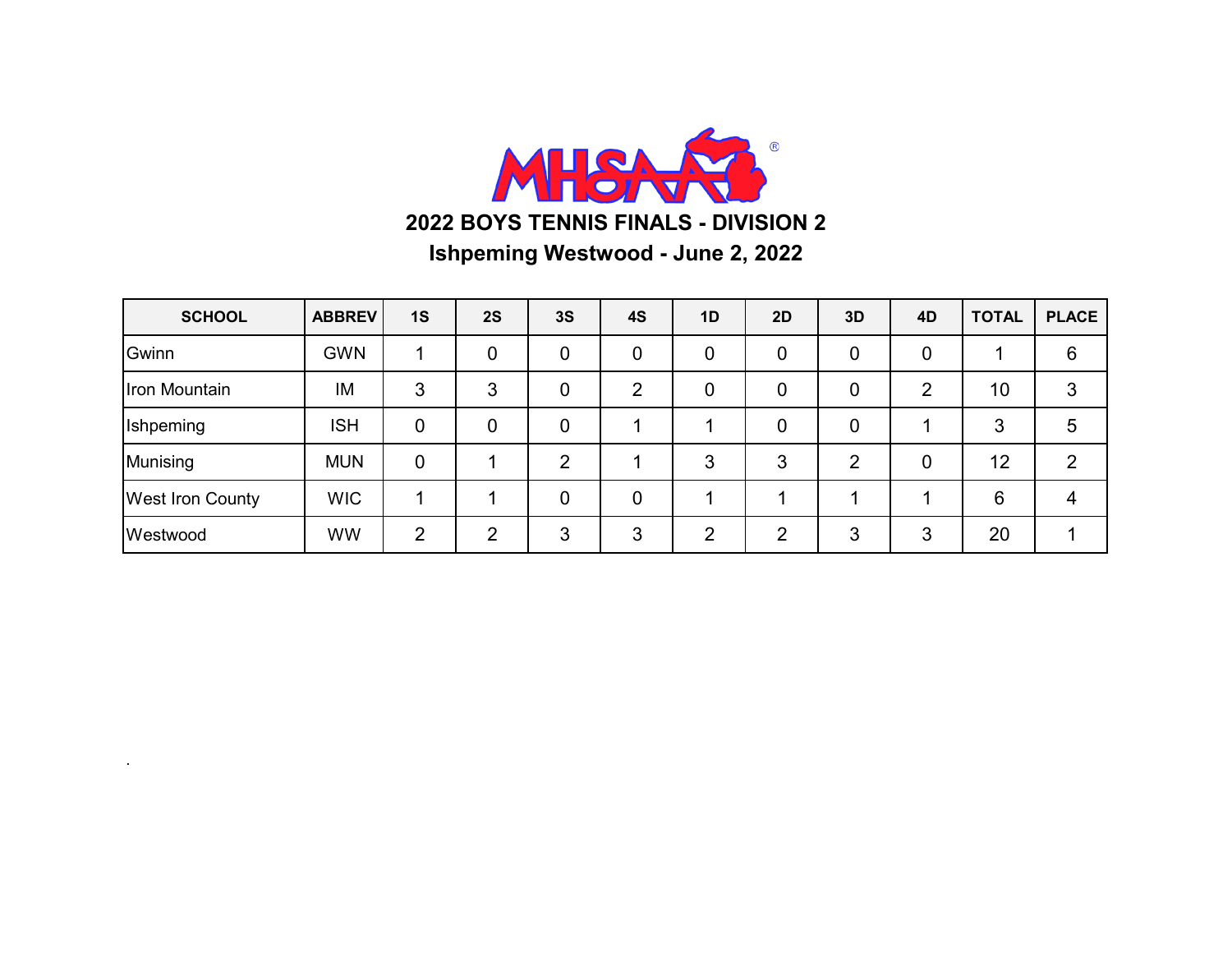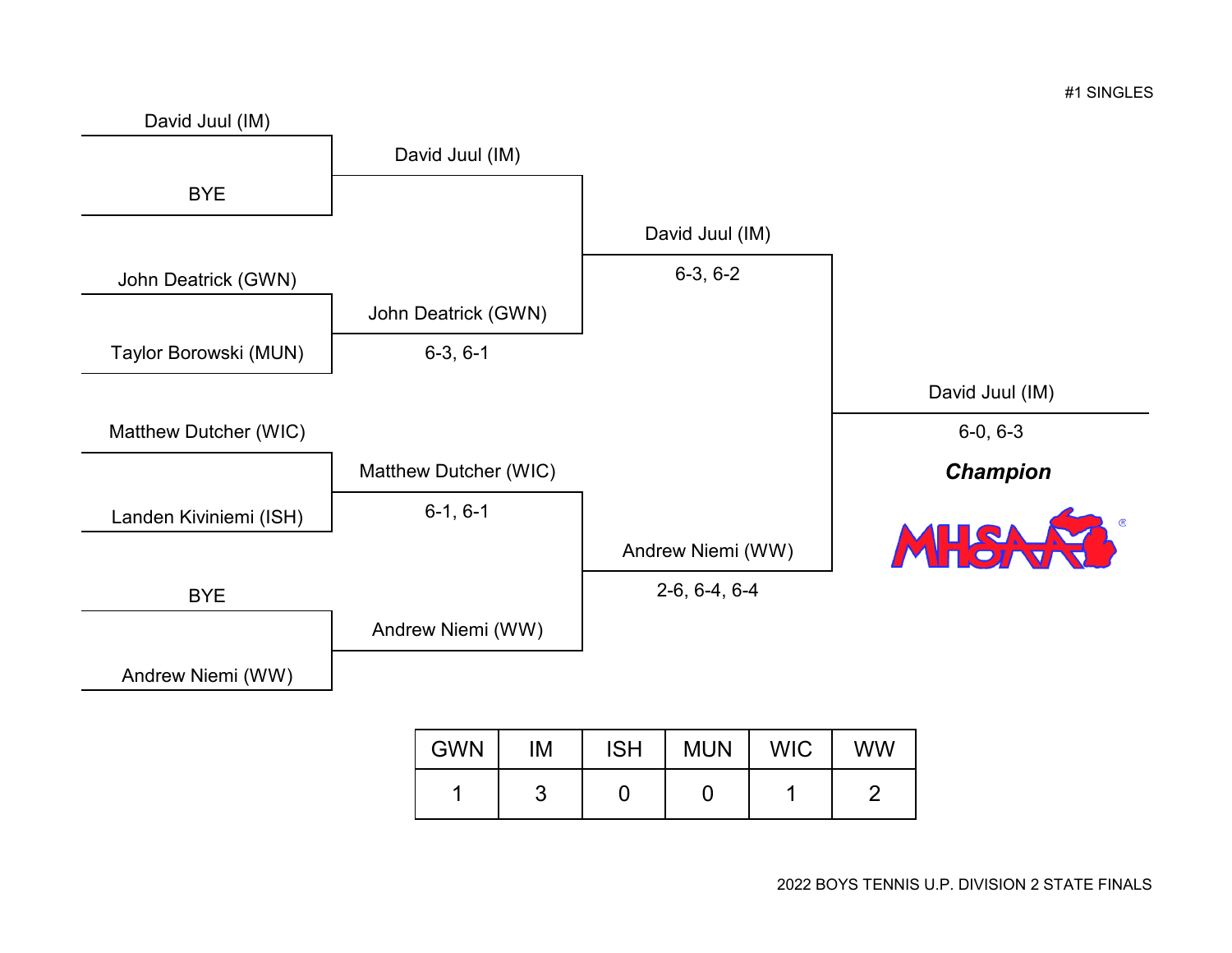

| <b>GWN</b> | IМ | ISH   MUN | WIC I | ww |
|------------|----|-----------|-------|----|
|            |    |           |       |    |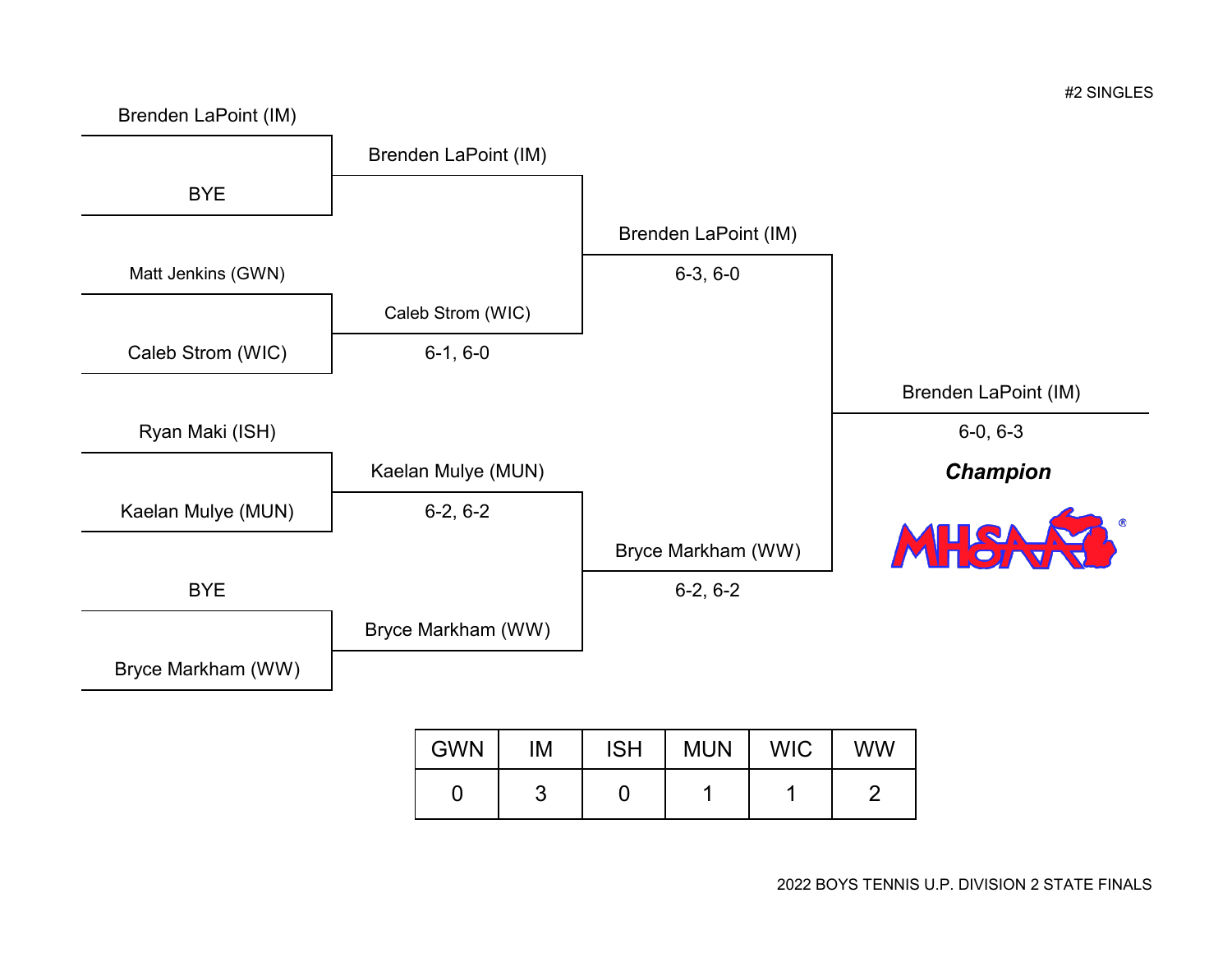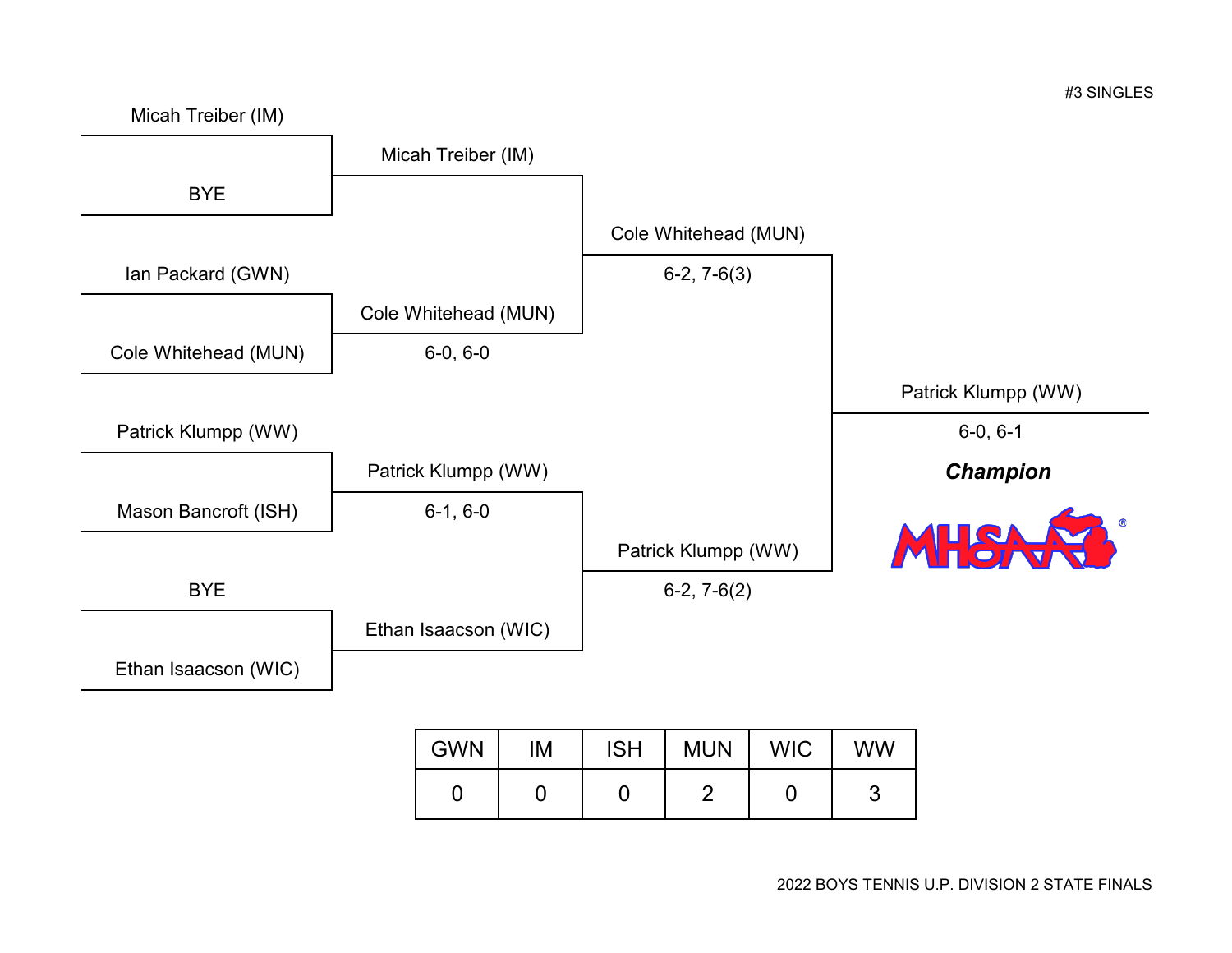

Mason Hietikko (WW)

0 | 2 | 1 | 1 | 0 | 3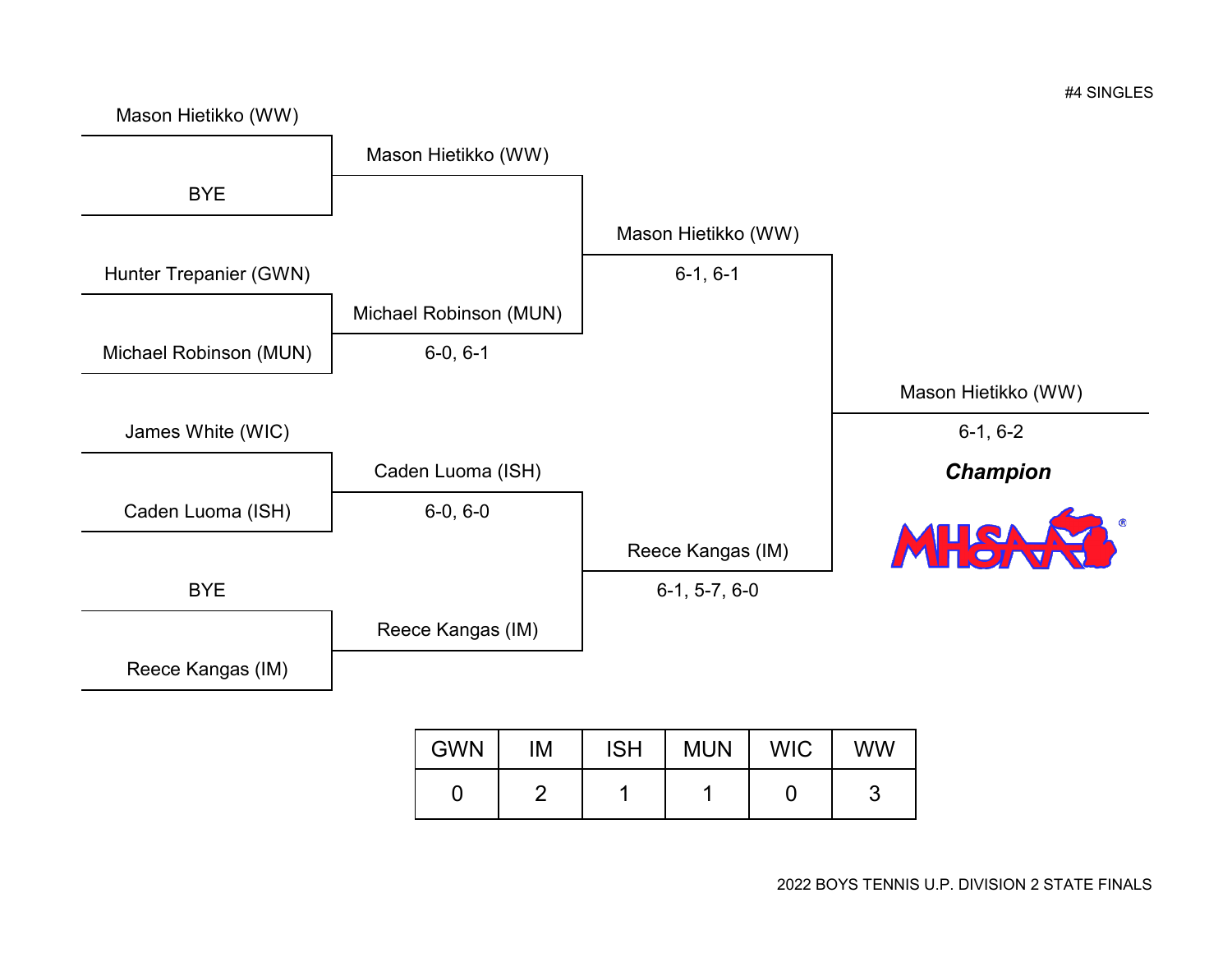

| <b>GWN</b> | M | <b>ISH</b> | <b>MUN</b> | <b>WIC</b> | <b>WW</b> |
|------------|---|------------|------------|------------|-----------|
|            |   |            |            |            |           |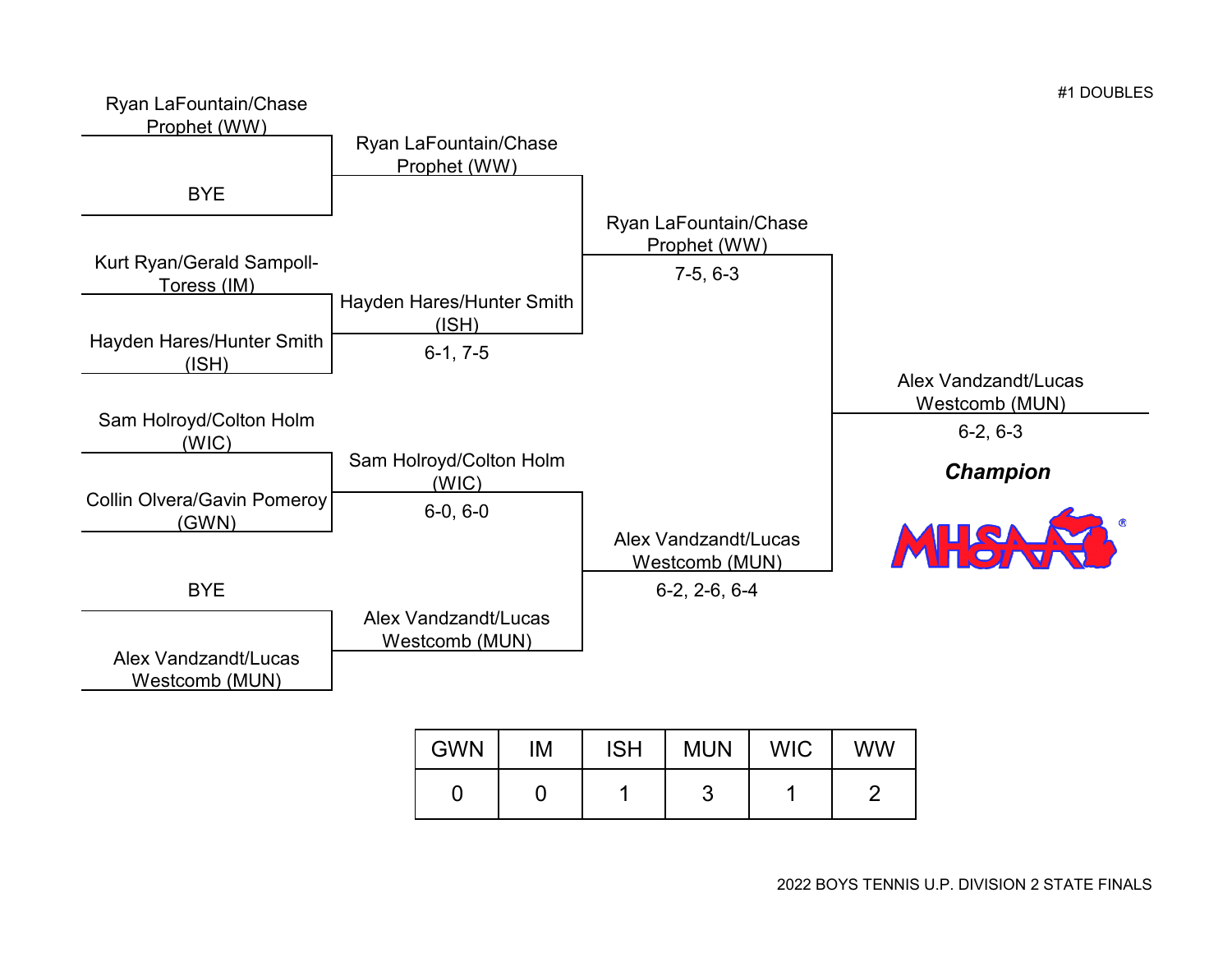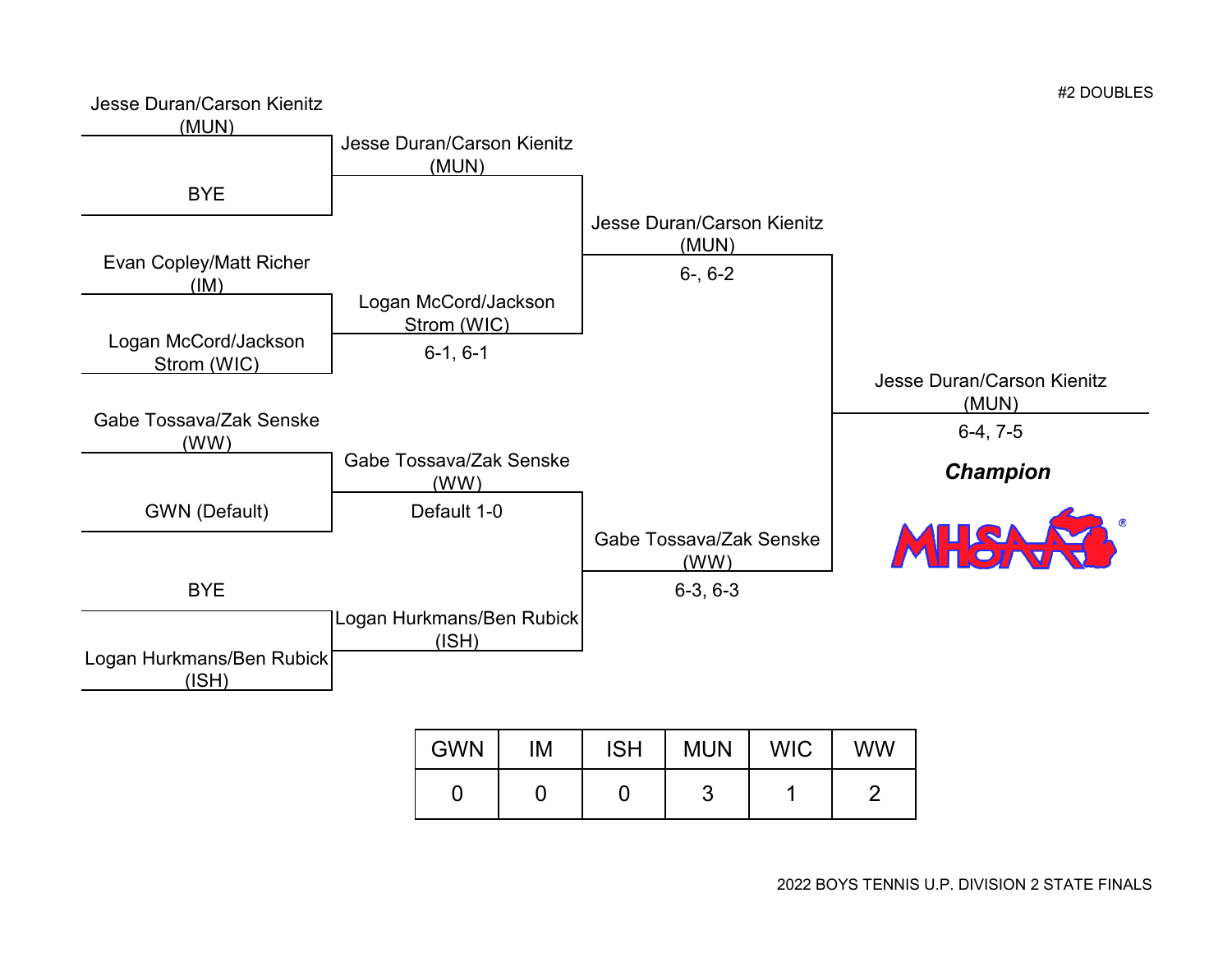